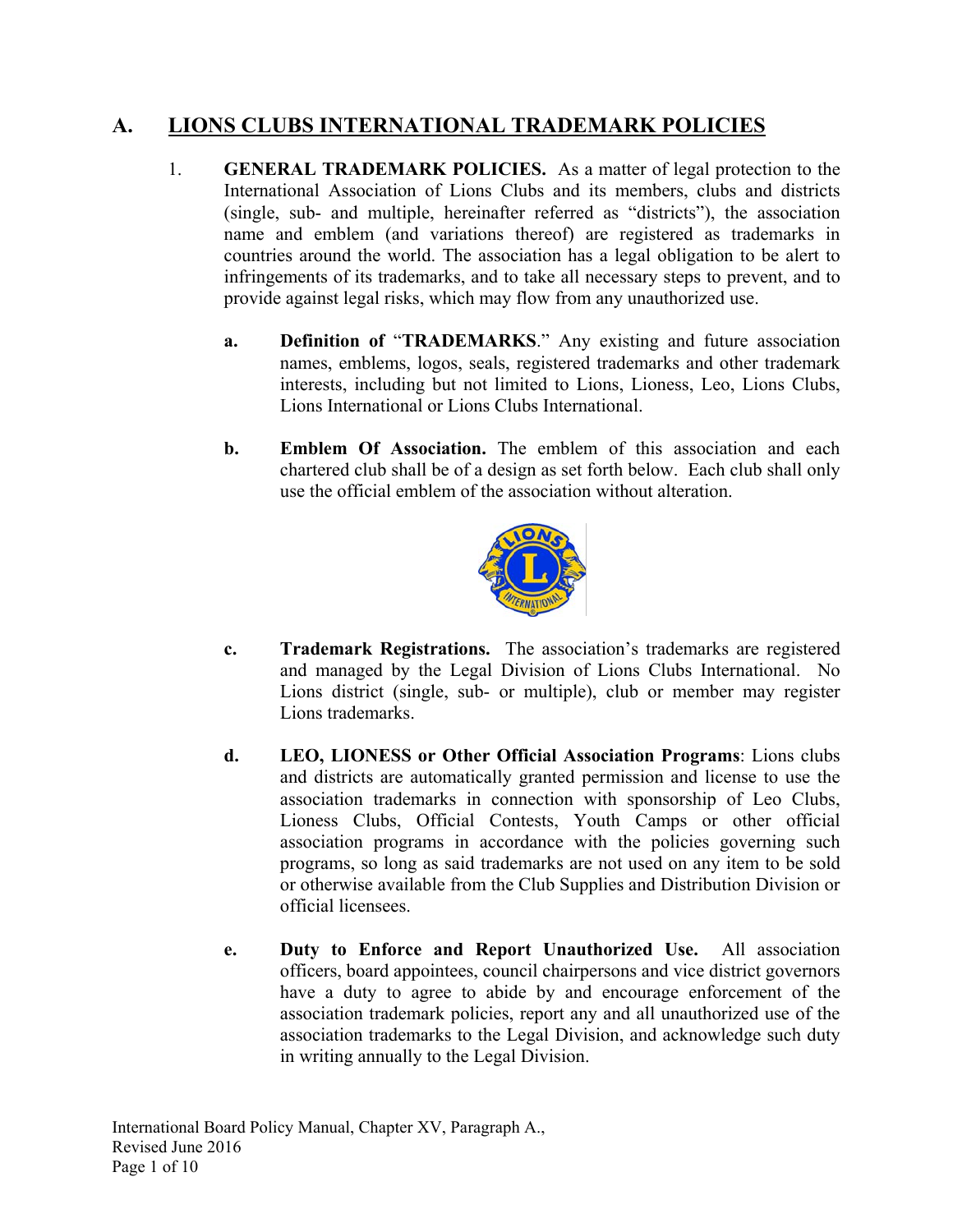- **f. General Standards of Quality and Content.** In order to maintain general quality and content standards in the use of the association trademarks, said trademarks shall not be used in a way that may be offensive in the relevant Lions community or in a way that may harm the reputation or the image of the association.
- 2. **OPERATIONS OF ASSOCIATION.** The association, its officers, directors and authorized staff may use the association trademarks in the promotion and furtherance of the association's purposes and general operations, so long as such use is done in accordance with the policies adopted from time to time by the International Board of Directors. General operations shall include but are not limited to the International Convention, club supplies, The LION Magazine, corporate sponsorships, cooperative alliances, and all other association programs and publications. The expenses for all new trademark registrations must be budgeted by the respective division, department or program. The expenses for all trademark renewals will be the responsibility of the Legal Division
- 3. **NON–DUES REVENUE PROGRAMS OFFERED BY THE ASSOCIATION**. The association, from time to time, may offer special non-dues revenue programs and services to all members, when feasible. Royalty income derived from the use of the association trademarks on such non-dues revenue programs will accrue to the general fund. The following products/programs shall not be offered as non-dues revenue programs by the association: Insurance products, mortgages, health products and financial services – excluding affinity credit cards.
- 4. **AUTOMATIC LICENSE TO MEMBERS, CLUBS AND DISTRICTS.** Lions members, clubs and districts are automatically granted permission and license to use the association trademarks in the promotion and furtherance of the association's purposes and club or district operations, such as sponsored programs, projects, community service and other events, so long as such use is done in accordance with the policies adopted from time to time by the International Board of Directors and the trademarks are not used on any goods or services to be sold or items otherwise available from the Club Supplies and Distribution Division and official licensees.
	- **a. Printed Material.** Lions members, clubs and districts are automatically granted permission and license to use the association trademarks on printed material reasonably related to club and district operations and promotion, (such as letterhead, business cards, envelopes and brochures), so long as such items are not to be sold.
	- b. **Digital Media Authorization**. Lions members, clubs and districts may use the association trademarks on their respective websites, in social media or other digital media applications, and as part of domain names and personal email addresses, provided that, all such use of the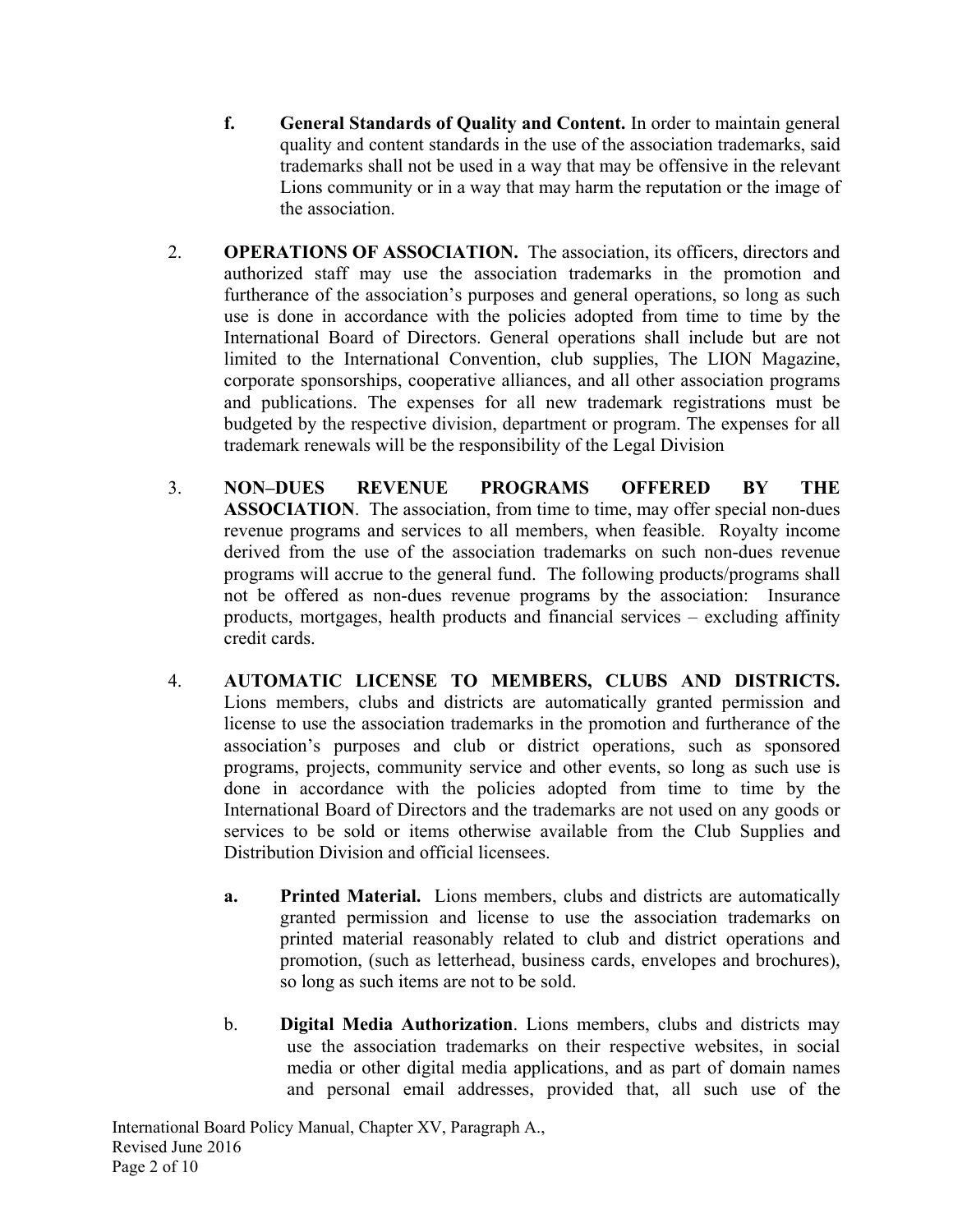association trademarks are in accordance with the policies and procedures adopted from time to time by the International Board of Directors and such use clearly identifies the member, club or district to ensure that Lions Clubs International is not identified as the source of content.

- c. **Downloaded Emblems**. Any reproduction of the association trademarks may be downloaded by Lions members from the official formats provided on the association's website. These are the only trademarks that may be reproduced electronically or otherwise.
- 5. **AUTHORIZED USE BY LIONS MEMBERS, CLUBS AND DISTRICTS.** In addition to the automatic permission and license as provided in this policy, Lions members, clubs and districts are authorized to use the association trademarks as provided below:
	- **a. Use of Items Bearing the Association Trademarks.** Lions members, clubs and districts are authorized to use, purchase and sell items bearing the association trademarks obtained through the Club Supplies and Distribution Division and official licensees. For items not available through the Club Supplies and Distribution Division and official licensees, Lions clubs and districts are authorized to use, purchase, manufacture, distribute or sell items bearing the association trademarks as provided below:
		- (1) **Automatic Permission and License For Apparel Items (Excluding Vests)**: For all apparel items excluding vests, Lions members and districts are automatically granted permission and license to use, purchase, sell, manufacture or distribute items bearing the association trademarks when the total number of each individual item does not exceed thirty (30) in one fiscal year, and clubs are automatically granted permission and license to use, purchase, sell, manufacture or distribute items bearing the association trademarks when the total number of each individual item does not exceed thirty (30) or a total of one (1) per club member, whichever is greater, in one fiscal year. For purposes of this section, apparel items are defined as clothing such as caps, shirts and ties that one would wear to cover, protect or decorate your body.
		- (2) **All Other Items Requiring Approval**: For all vests, apparel items exceeding thirty (30) in one fiscal year, and all other items not otherwise identified, Lions members, clubs and districts which desire to use, purchase, sell, manufacture or distribute items bearing the association trademarks, must obtain approval from and pay such license fees and/or royalty payments as determined by the Club Supplies and Distribution Division or the Legal Division.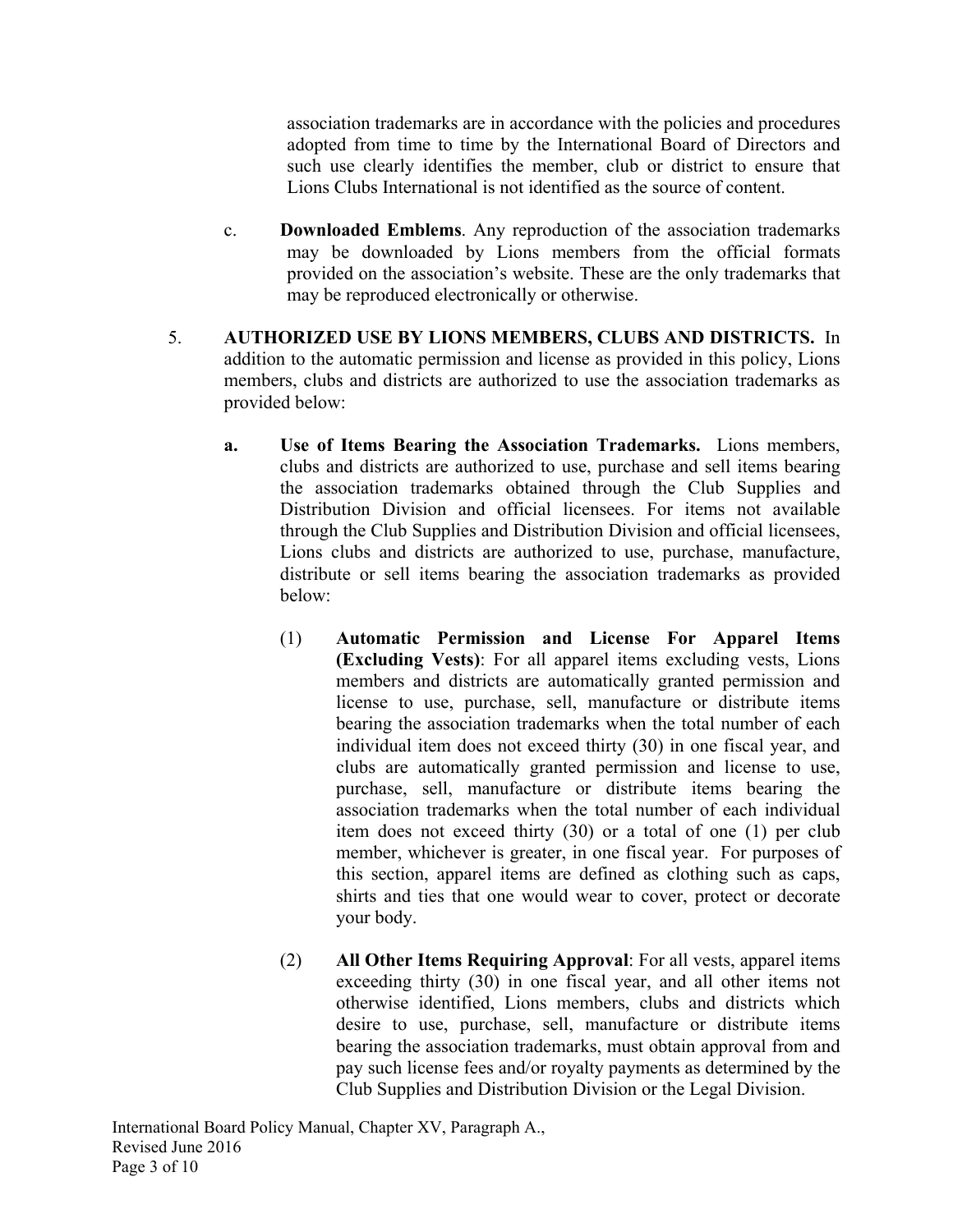## **b. Sponsors of Club or District Projects**

- (1) Lions clubs and districts are authorized to use the association trademarks in connection with the name and/or emblem of a sponsor of a club and/or district project as provided below, so long as the club or district name is clearly identified in all such use and such use does not conflict with the purposes of the association, compete with the activities, programs or existence of the association or Lions Clubs International Foundation, and:
	- i. If the sponsor or project is a club(s) and/or one district (single or sub) project, then approval to use the association trademarks in connection with such project is automatically granted to said club(s) and/or district.
	- ii. If the sponsor or project involves more than one sub-district and/or one multiple district, then the sponsor shall be approved by the respective multiple district council of governors.
	- iii. If the sponsor or project involves more than one multiple district, then the sponsor shall be approved by each respective multiple district council of governors and the Legal Division.
- (2) An authorized Lions club and/or district sponsor may use the association trademarks on any written communication or promotional material, so long as use is done in accordance with the policies adopted from time to time by the International Board of Directors and meets the following requirements:
	- i. The name of Lions club and/or district responsible for the sponsorship of such project is clearly identified along with the association trademarks;
	- ii. Any use of the association trademarks are subject to the scope and duration of the Lions club or district project; and
	- iii. Upon the termination of the Lions club and/or district authorized sponsorship, authorization to use the association trademarks shall automatically terminate.
- **c. Non-Dues Revenue Programs.** Lions clubs, districts, Lions-sponsored foundations, or other Lions-sponsored entities (hereinafter referred to as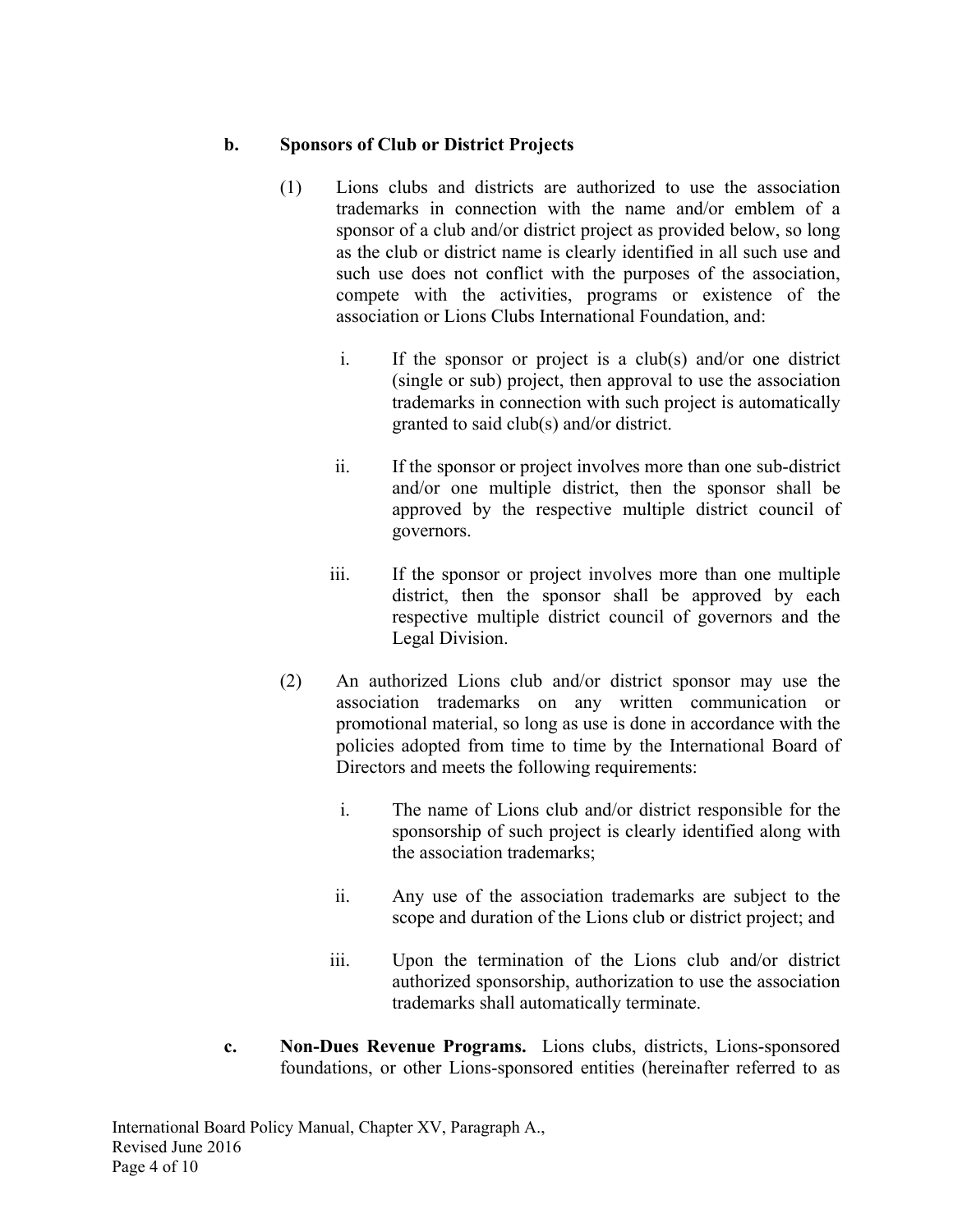"sponsors") may offer non-dues revenue programs and services within its defined boundaries, as provided below:

- (1) The non-dues revenue programs or services shall not compete or otherwise conflict with an existing program, sponsored by the association, except as authorized by the International Board of Directors. Permission will be granted to use the association trademarks in connection with the sponsorship of said programs only where a similar program is not currently in existence.
- (2) Sponsors of a non-dues revenue program or service shall be required to apply for use of the association trademarks. The application shall include a resolution of support by the sponsoring district cabinet or multiple district council of governors as applicable. The association may require such other documentation as it deems necessary to consider the application.
- (3) In order to receive authorization to use the association trademarks, the sponsor must agree to review all solicitation materials, including any website content, to ensure that the same are consistent with general standards of quality and content and the applicable trademark policies of the International Board of Directors. Before solicitation begins, all material including proposed website design, must be submitted to the Legal Division for approval.
- (4) The sponsor must be clearly identified on the proposed solicitation materials and any other item on which the association trademarks will be printed or otherwise affixed, including, if applicable, credit cards.
- (5) The sponsor and the non-dues revenue program vendor agree to pay a royalty of 10% of the lesser of the gross revenue or net profit received by the sponsor from the vendor as a royalty for use of the association trademarks. The Finance Division will communicate with each licensed sponsor at least annually to determine royalty owing to the association. Each sponsor is encouraged to reserve the right to inspect all relevant records and documentation of the vendor to verify the accuracy of the royalty.
- (6) The International Board of Directors reserves the right to revoke the license to use the association trademarks upon giving notification to the sponsor and, if known, any vendor. If appropriate and feasible, any such revocation would take into consideration sponsor and vendor contract obligations. In the event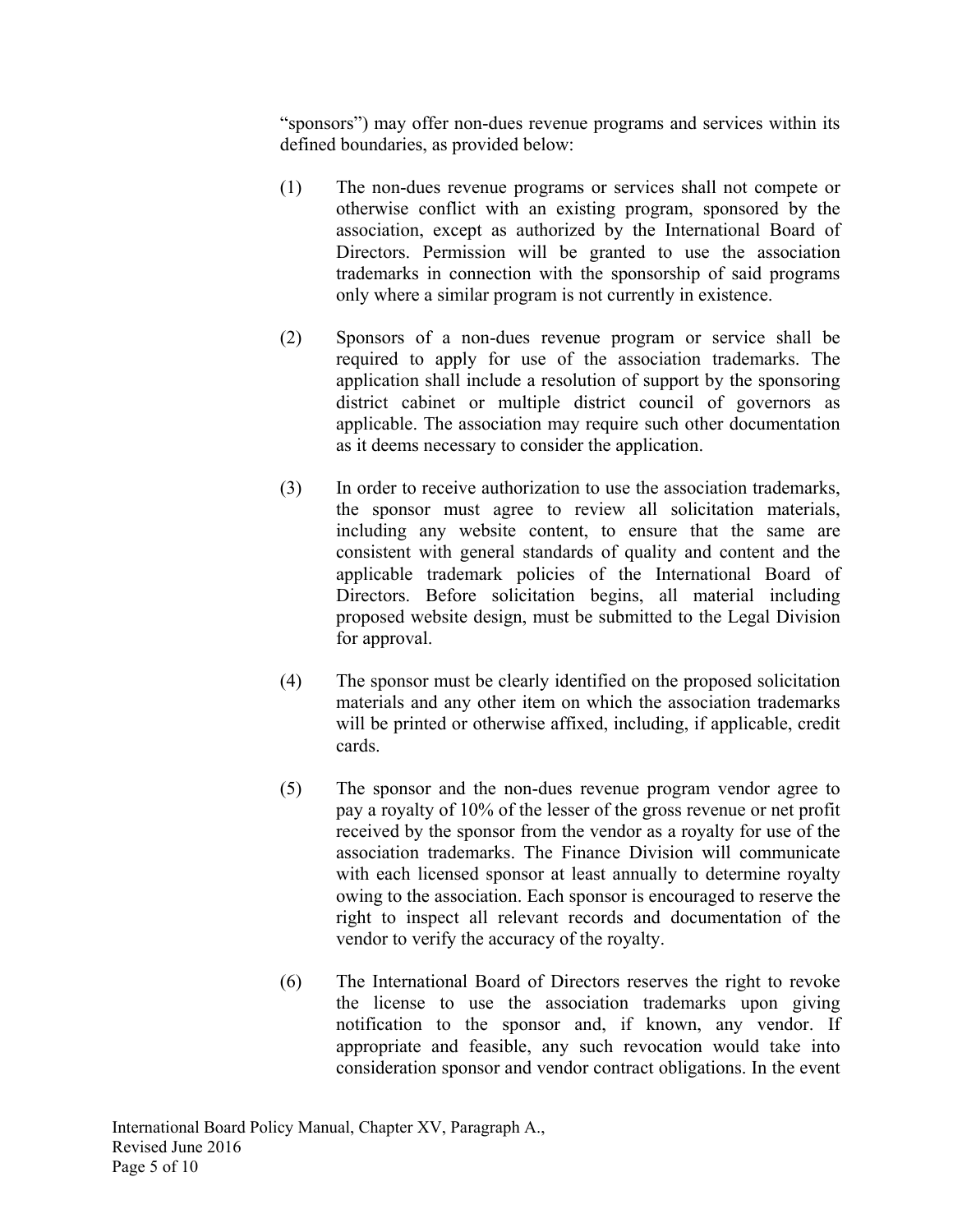the license is revoked, the vendor is required to immediately cease and desist from using the association trademarks.

- (7) The sponsor and the non-dues revenue vendor shall use the mailing lists provided by the association for program solicitation purposes only and shall not duplicate or use such mailing lists, for any other purpose whatsoever. If the sponsor and/or non-dues revenue vendor use or make available the association mailing lists for any purpose other than the program, the association reserves the right to immediately revoke authorization to use the association trademarks. Such revocation will be effective immediately upon issuance of the notification to the offending party. A penalty of US\$5000.00 shall be assessed against the sponsor and/or non-dues revenue vendor who uses or makes available the mailing lists for any improper purposes or duplicates such lists without authorization.
- **d. District Endorsement of International Convention Tour Coordinator.** A district is authorized to endorse a tour coordinator to coordinate travel and/or tours related to the International Convention. An application for endorsement of a tour coordinator must be submitted to the Convention Division. If an endorsed tour coordinator wishes to use the association trademarks in connection with a travel brochure or similar related literature, the tour coordinator must submit to the Legal Division the following:
	- (1) A sample of the brochure or similar literature, which must include the following disclaimer: "The International Association of Lions Clubs as well as the Lions district (single, sub- and multiple) shall not be responsible for losses incurred."
	- (2) Payment of US\$25.00 as a royalty for use of the association trademarks.
- **6. FOUNDATIONS.** The International Board of Directors or its designee, the General Counsel, may grant license to use the association trademarks to any legal entity other than Lions clubs or districts (hereinafter referred to as "foundation"), provided that such entity complete an application in the form attached hereto as Exhibit A. Prior to authorization, the foundation must submit sufficient documentation demonstrating that the proposed activities of the foundation meet the following criteria:
	- a. **Name of Foundation.** The name of the proposed foundation shall:
		- (1) Include Lions in the name of a foundation;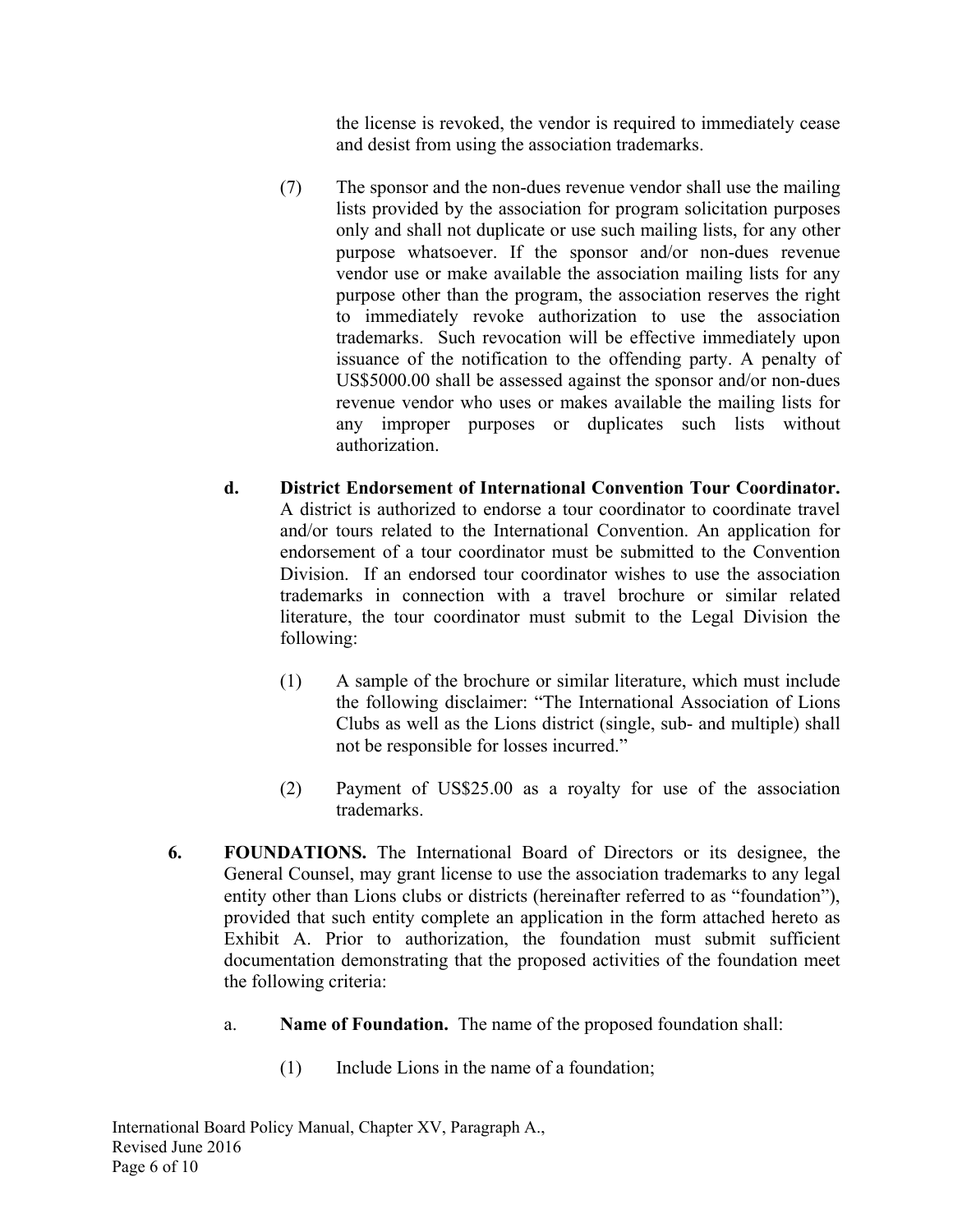- (2) Include a community, city, district, state, geographic area or other local designation in the name of a foundation;
- (3) Not conflict with or cause confusion with Lions Clubs International or Lions Clubs International Foundation; and
- (4) Not include the word "Association" in the name of a foundation.
- b. **Governing Document Requirements.** The Articles of Incorporation Bylaws, and/or other governing documents (hereinafter referred to as "governing documents") of the proposed foundation must contain provisions which provide:
	- (1) At least a majority of its board of directors are Lions club members in good standing;
	- (2) Amendments to its governing documents shall be approved by the general membership of the foundation at a district convention or regular annual meeting;
	- (3) Membership consists of Lions clubs or club members in good standing;
	- (4) Proxy voting is not permitted; and
	- (5) Mandatory dues are not assessed against members of the foundation.
- c. **Purposes.** The purposes of the applying foundation must further the purposes and enhance the image of the association. The applying foundation shall not engage in activities that may conflict with the activities, programs or existence of the association or Lions Clubs International Foundation. Other factors deemed relevant may be considered.
- d. **Formation Approval.** If the applying foundation is being sponsored by a single club or a group of three  $(3)$  or fewer clubs, the applying foundation must submit evidence that each of the sponsoring Lions clubs have approved the formation of the foundation. If the applying foundation is being sponsored by one or more districts (single, sub- or multiple), a group of four (4) or more clubs, or its name implies district level involvement, the applying foundation must submit evidence that the districts (single, sub- or multiple) have approved the formation of the foundation.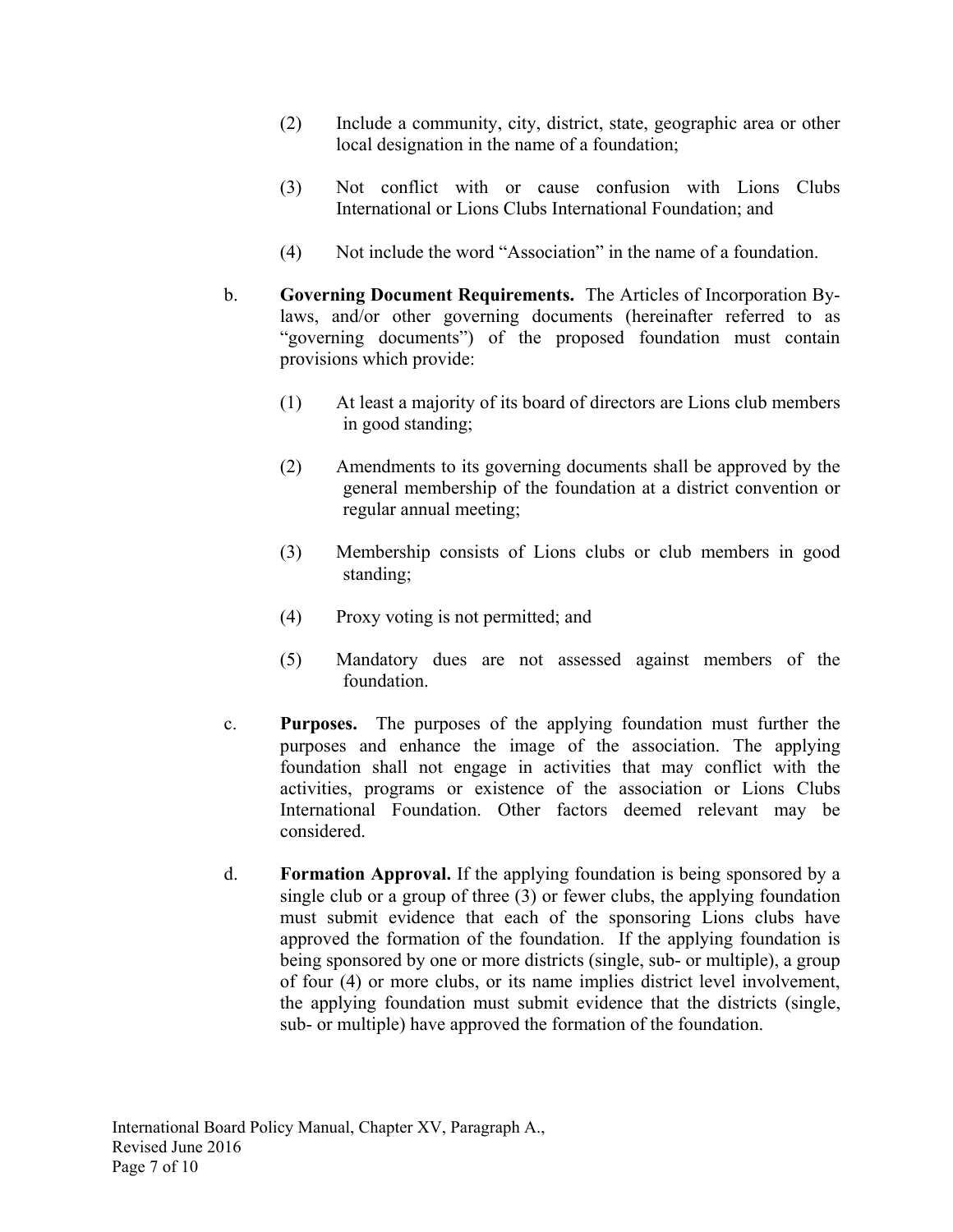- e. **Annual Filing Requirements.** The foundation must annually submit its current governing documents along with a list of its current officers to the Legal Division.
- f. **Use of Association Trademarks.** Approved foundations must use the Lions name and emblem prominently in its name and operations, including literature, promotional materials and activities. Use of the association trademarks must be in accordance with the policies adopted from time to time by the International Board of Directors. The trademarks shall not be used on any item to be sold or otherwise available from the Club Supplies and Distribution Division and official licensees.
- g. **Revocable License.** Foundations meeting the criteria established herein may be issued a revocable license to use the association trademarks. Such use shall continue only if the foundation continues to meet all the criteria set forth herein, comply with the annual filing requirements and maintain the continued support of Lions. Failure to follow these policies may result in the revocation of the license.
- **7**. **OFFICIAL LICENSEES.** The Club Supplies and Distribution Division may initiate agreements with manufacturers or other vendors throughout the world to provide Lions members, Lions clubs and districts with items bearing the association trademarks. The terms under such license agreements shall be determined by the Club Supplies and Distribution Division and shall include license fees and/or royalty payments on all items sold.
- **8. CONVENTION TRADING PINS.** The association trademarks may be used on convention trading pins as follows:
	- a. Definition of a Convention Trading Pin. A convention trading pin is a pin bearing the association's registered trademarks which:
		- (1) Is ordered from an authorized licensee;
		- (2) Is clearly identified with the club, district (single, sub- or multiple) or member's name to ensure that Lions Clubs International is not identified as the source of the pin;
		- (3) Is used solely for trading or gift purposes at Lions conventions or similar functions;
		- (4) Is in conformance with the association's trademark policies adopted by the International Board of Directors;
		- (5) Contains the permanent marking of ® as required by trademark law;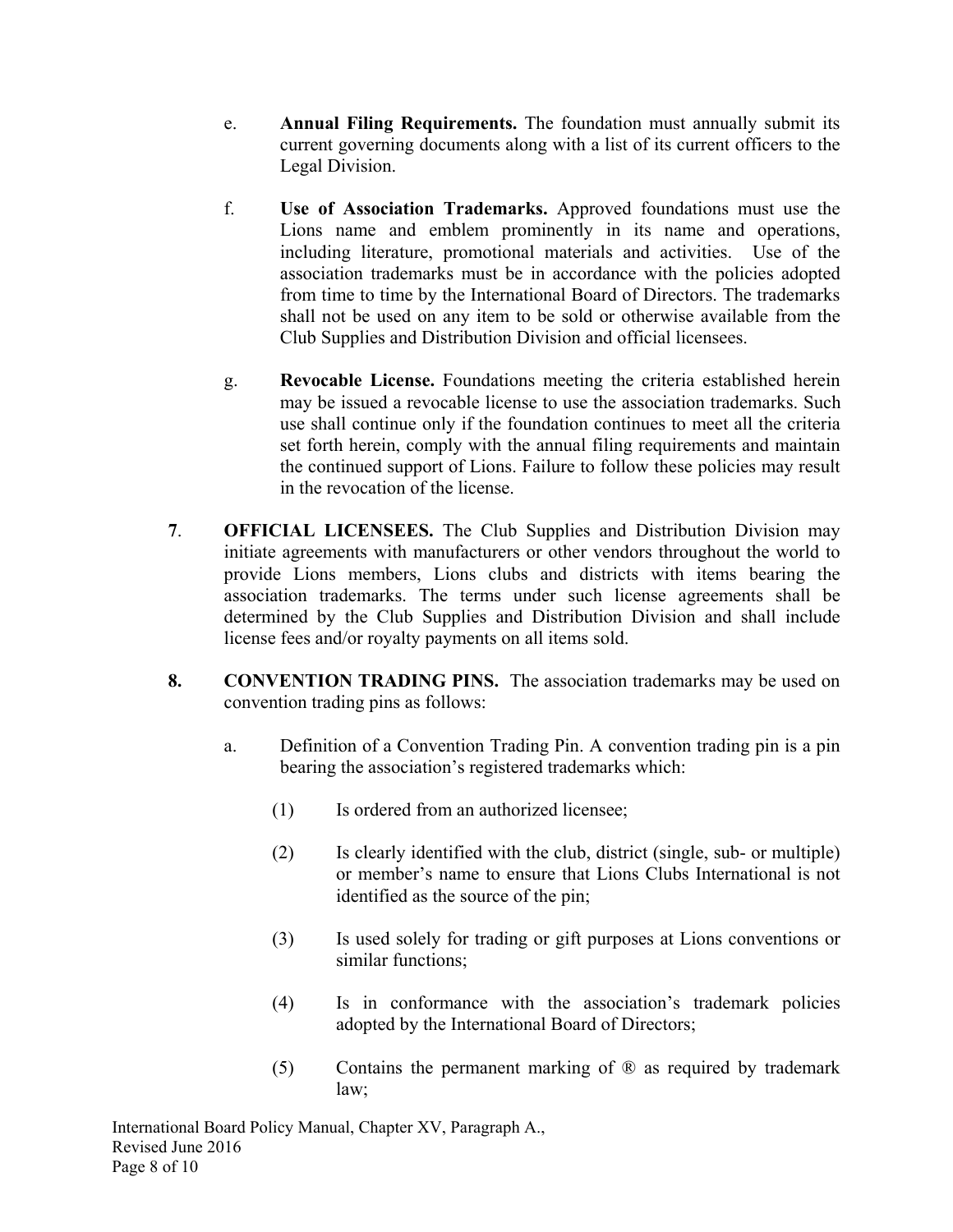- (6) Contains licensee's identifying mark on the back side of the pin;
- (7) Is fitted on the back side with a single clutch, multiple clutch, safety pin, straight pin or screw-back attachment;
- (8) Does not designate or relate to any office on any Lions entity;
- (9) Is not manufactured for the purpose of recognition, special achievements, training, awards or support of any Lions entity or partners;
- (10) Is not manufactured to indicate attendance at, or participation in Lions meetings or special events; and
- (11) Is not a jewelry item or piece that is in the same class as an item available in the Lions Official Supply Catalog or special sales promotion brochures or flyers published from time to time by the association's Club Supplies and Distribution Division.
	- i. The official membership lapel pin shall not be considered a Convention Trading Pin.
	- ii. Lions Convention Trading Pins may be obtained solely from Club Supplies and/or an official licensee authorized to manufacture, sell and distribute trading pins.
	- iii. Convention Trading Pins may be purchased for trading or gift purposed only and may not be purchased for resale except after a period of three (3) years from date of manufacture at which time the pin may be sold as a "collectible".
- **9. CONVENTION HOST COMMITTEE.** The International Convention Host Committee shall be permitted to use the association trademarks in promotion of the International Convention, including the sale of items before and during the International Convention, provided the Host Committee obtains approval from and pays such royalties as determined by the Convention Division and the Legal Division.
- **10. ENFORCEMENT OF TRADEMARK POLICIES.** As the owner of the association trademarks referenced herein, the association has a legal obligation to be alert to infringements of its trademarks, and to take all necessary steps to prevent, and to provide against legal risks, which may flow from any unauthorized use.